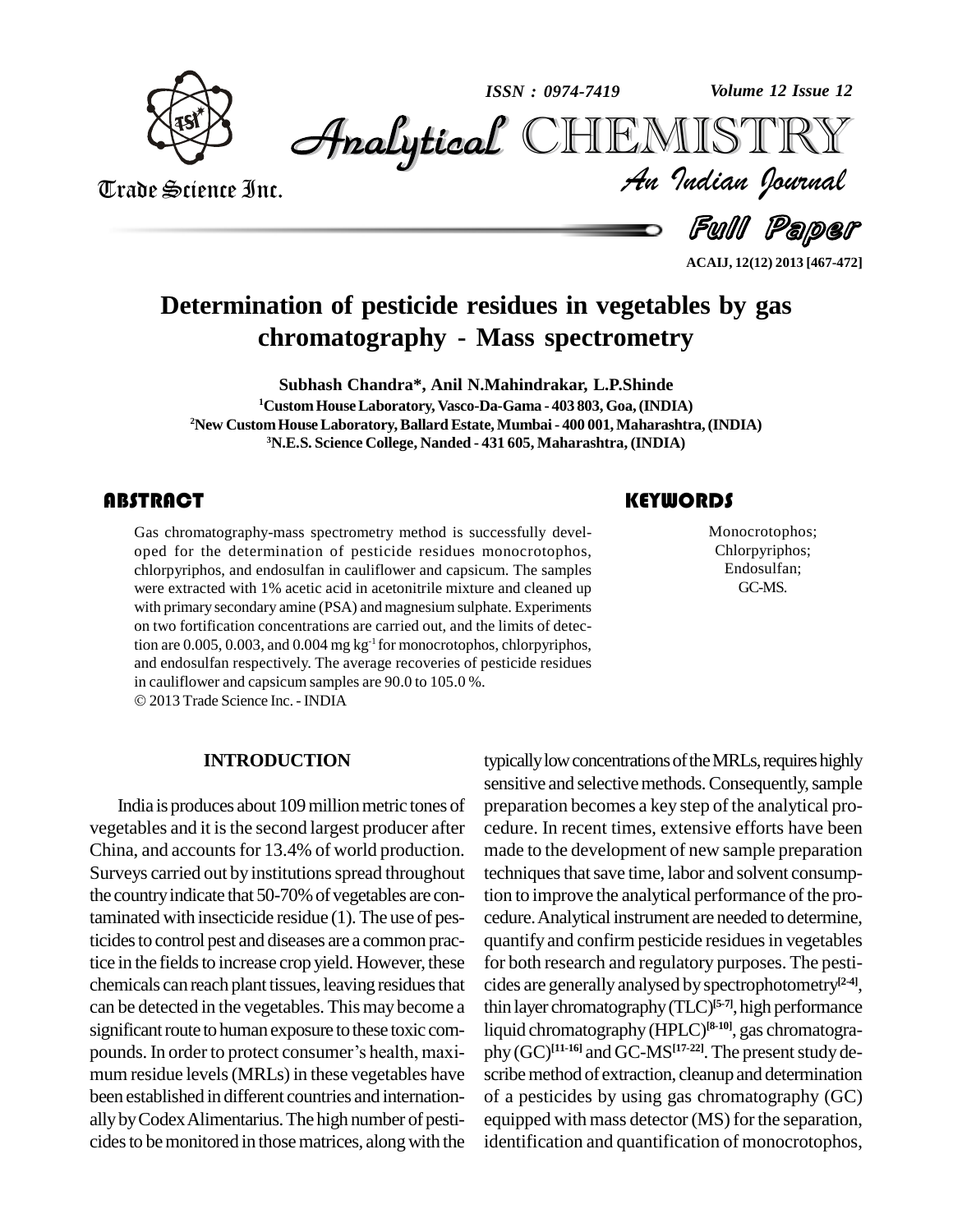chlorpyriphos and endosulfan on cauliflower and cap sicum were developed and validated. Finally, the method was applied to the determination of these pesticides in commercial samples collected from the local markets. Therefore, the purpose of this study was to develop an analysis scheme for the determination of these pesticides in cauliflower and capsicum by GC-MS.

#### **EXPERIMENTAL**

#### **Chemical and reagents**

HPLC grade and purchased from E Merck and pri mary secondary amine purchased from Agilent Techonlogies.The technical grade pesticide standards were used for standardizations. The standards were stored in a freezer at -5 $\rm ^{\circ}C$ . Anhydrous magnesium sulphate used during residue extraction was maintained at 300°C overnight and kept in air tight container.

#### **Sample preparation and clean up**

The fresh cauliflower and capsicum 2 kg each samples were taken for the extraction of pesticide residues. After homogenization with a house-hold mill (equippedwith stainlesssteel knives), a 15 g portion of the homogenized sample was weighed into a 50 ml polytetrafluoroethylene (PTFE) tube added 15 ml of acetonitrile containing 1% acetic acid (v/v not accounting for purity). Then, 6 g MgSO4 and 2.5 g sodium acetate trihydrate (equivalent to 1.5 g of anhydrous form) were added, and the sample was shaken forcefully for 4 min and kept in ice bath. The sample was then centrifuged at  $4000$  rpm for 5 min and 6 ml of the supernatant were transferred to a 15 ml PTFE tube to which 900 mg MgSO4 and 300 mg PSA were added. The extract was shaken using a vortex mixer for 20 s and centrifuged at 4000 rpmagain for5min., approxi mately 2ml of the supernatant were taken in a vials. This extractswere evaporated to drynessunder a stream of nitrogen and reconstituted in n-hexane in auto sam pler tube for the GC-MS analysis.

### *An*Analytical**Standard preparation**

*Indian*<br> **I**ndian pesticid<br> **IISTRY** For preparation of stock solution, standards were dissolved in ethyl acetate and four levels of intermediate standard solution of each pesticide were prepared

CHEMISTRY COMMENT

maintaining the same matrix concentration for the preparation of calibration curve and stored at  $-4$ <sup>o</sup>C in the dark. Working solutions were prepared daily by ap propriate dilution with ethyl acetate.

#### **Instrumentation**

The organic solvent acetic acid, magnesium sulphate<br>ture injector using a 10µl syringe operated in the large GC–MS analysis was performed with a Varian 3800 gas chromatograph with electronic flow control (EFC) and fitted with a Saturn 2200 ion-trap mass spectrometer (Varian Instruments, Sunnyvale, CA, USA). Samples were injected into a Varian 8200 auto sam-<br>pler SPI / 1079 split / splitless programmed-tempera-<br>ture injector using a 10µl syringe operated in the large pler SPI/1079 split/splitless programmed-temperavolume injection technique. The glass liner was equipped with a plug of carbofrit (Resteck, Bellefonte, PA, USA). A fused-silica untreated capillary column 2 m 30.25 mm I.D from Supelco (Bellefonte, PA, USA) was used as a guard column connected to a Rapid-MS [wall coated open tubular (WCOT) fused-silica CP-Sil 8 CB low bleed of 10m 30.53 mm I.D, 0.25 mm film thickness] analytical column from Varian Instruments (Sunnyvale, CA, USA) for high speed analysis. The mass spectrometer was operated in electron impact(EI) ionization mode. The computer that controlled the system also held a GC-MS library specially created for the target analytes under our experimental conditions.The mass spectrometer was calibrated weekly with perfluoro-tributylamine. Helium(99.999%) at a flowrate of 1 ml min<sup>-1</sup> was used as carrier and collision gas.

#### **Instrumental conditions**

Sample aliquots of  $1.0 \mu$ l were injected into the GC operating at a syringe injection flow-rate of  $10 \,\mathrm{ml\,s\textsuperscript{-1}}$ . The initial injector temperature of  $70^{\circ}$ C was held for  $0.5$  min and then increased at  $100^{\rm oC}\,$  min<sup>-1</sup> to  $310^{\rm oC}$ , which was held for 10 min. After injection the column temperature, initially 70 <sup>0</sup>C, was held for 3.5 min, then increased at  $50^{\circ}$ C min<sup>-1</sup> to 150 $^{\circ}$ C, then increased at  $3^{\rm o}{\rm C}$  min<sup>-1</sup> to 235 $^{\rm o}{\rm C}$  and finally raised to 300 $^{\rm o}{\rm C}$  at 50 $^{\rm o}{\rm C}$ min -1 and held for3 min.The ion-trapmassspectrom eter was operated in EI-MS mode. The transfer line, manifold and trap temperatures were 280, 50 and 200 <sup>0</sup>C,respectively.The analysis was performed with a filament-multiplier delay of 4.75 min to prevent in strument damage. The automatic gain control (AGC) was activated with an AGC-target of 5000 counts. The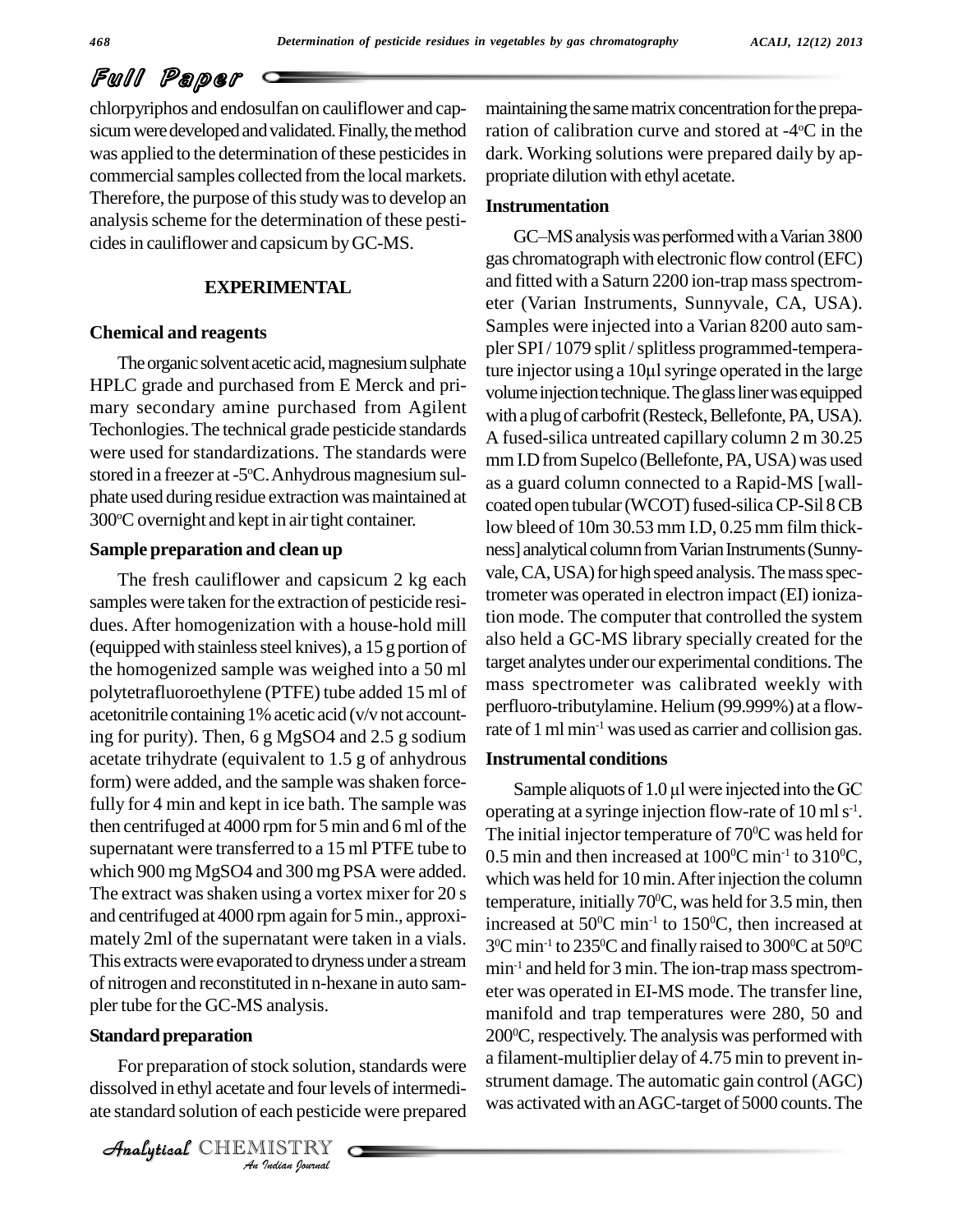emission current for the ionisation filament was set at 80 mA, generating electrons with an energy of 70 eV. The axial modulation amplitude voltage was 4.0 V.

#### **RESULTSAND DISCUSSION**

#### **Validation of the method**

In order to check the feasibility of the GC-MS method for the analysis of pesticide residues in fresh vegetable sample extracts, itwas validated using cauliflower and capsicumextracts.

#### **Identification and confirmation of target analytes**

The identification of the pesticides was based on the retention time windows (RTW) that are defined as the retention time average  $63$  S.Ds of the retention time when 10 blank samples spiked at the second calibration level of each compound were analysed. The confirmation of a previously identified compound was done tion level of each compound were analysed. The con-<br>firmation of a previously identified compound was done<br>by comparing the GC–MS spectra obtained in the sample with another stored as reference spectrum in the same experimental conditions.The reference spectra were obtained daily by injecting a blank cauliflower and capsicum sample spiked at the concentration of the second calibration point.

#### **Identification and quantification**

The compound was identified by comparing its retention time with respect to technical grade reference standard. The quantitative determination was carried out with the help of a calibration curve drawn from chromatographic experiments with standard solution. For quantification an external calibration curve with four different concentrations of each pesticide, with matrix matching were made. The standard solutions for the calibration curves were prepared in controlmatrix be cause samples may possess co-extractants in the matrix which may affect the peak area of the unknown samples.

#### **Limit of detection and limit of quantification**

The limit of detection (LoD) was calculated from the peak intensity at 0.01mg kg<sup>-1</sup> and blank in recovery tests. LoD was defined as S/N>4 so that it is in the linear range of the standard calibration. The LoD of monocrotophos, chlorpyriphos, and endosulfan was  $0.005$ ,  $0.003$ , and  $0.004$  mg kg<sup>-1</sup> respectively. LoQ was obtained for monocrotophos, chlorpyriphos, and endosulfan was 0.015, 0.009 and 0.012 mg kg -1 re spectively (TABLE 1). Linear calibration curves were found between peak areas and analyte concentration in the whole range of studies. The linear regression ( $y = a$ ) + bx) parameters for method calibration were taken (TABLE 2).The correlation coefficients of analytical curves were near 0.99, with linearity for each com pound, which allows the quantitation of these com pounds by the method external standardization.

| TABLE 1: Molecular formula, retention time, LODs and |
|------------------------------------------------------|
| LOQs of monocrotophos, Chlorpyriphos and endosulfan. |

| Compound      | <b>Molecular</b><br>formula | RT<br>(min) | LoDs<br>$(mg kg-1)$ | LoOs<br>$(mg kg-1)$ |
|---------------|-----------------------------|-------------|---------------------|---------------------|
| Monocrotophos | $C_7H_{14}NO_5P$            | 17.89       | 0.005               | 0.015               |
| Chlorpyriphos | $C_9H_{11}Cl_3NO_3PS$ 25.12 |             | 0.003               | 0.009               |
| Endosulfan    | $C_9H_6Cl_6O_3S$            | 26.72       | 0.004               | 0.012               |

| Compound      | Ouantitation<br>ion | Confirmation<br>ion | Calibration<br>range $(mg kg-1)$ | Correlation<br>coefficient | <b>Coefficient of</b><br>variation ( $n = 5$ ) % |
|---------------|---------------------|---------------------|----------------------------------|----------------------------|--------------------------------------------------|
| Monocrotophos | 127                 | 98                  | $0.02 - 1.00$                    | 0.991                      | 5.8                                              |
| Chlorpyriphos | 97                  | 314                 | $0.02 - 1.00$                    | 0.988                      | 6.0                                              |
| Endosulfan    | 373                 | 237                 | $0.02 - 1.00$                    | 0.989                      | 5.8                                              |

**TABLE2 : Quantitation ion, conformation ion and calibration range of monocrotophos, chlorpyriphos and endosulfan.**

#### **Recovery**

Recovery studies were performed to examine the efficacy of extraction and clean up. Untreated cauliflowers and capsicum samples were spiked with known concentration of the pure pesticides standard solution and extraction and clean-up were performed as de scribed earlier.The concentration of each pesticide in the final extracts was calculated (TABLE 3). The average recoveries of pesticide residues in cauliflower and capsicum samples are 90.0 to 105.0 %.

# **IS OF<br><sup>IC–MS ap-<br>IISTRY**<br>*Indian Iournal*</sup> Analytical**APPLICATIONTOTHEANALYSIS OF MARKET SAMPLES**

In order to test the feasibility of the GC–MS ap-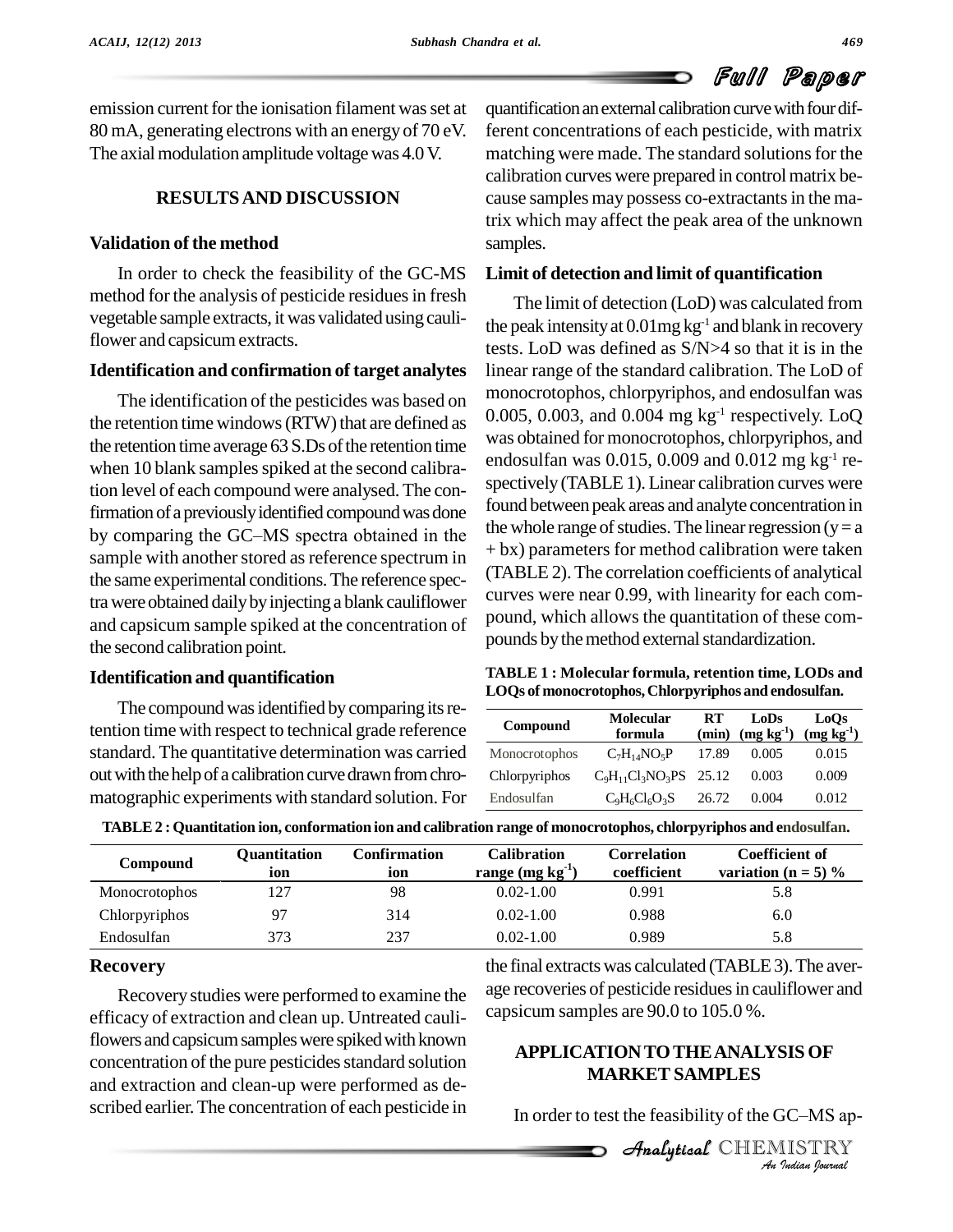proach for routine analysis of pesticide residues in the market samples of vegetables (cauliflower and capsicum) were analysed for the target compounds. The concentrations of each pesticide in the final extracts of the market were obtained and calculated (TABLE 4).

**TABLE 3 : Recovery of pesticidesin the spiked samples.**

| Sample                 | Compound                  | <b>Concentration Recovery</b><br>$(mg kg-1)$ | $($ %) | Coefficient<br>оf<br>variation<br>$(n = 5) \%$ |  |
|------------------------|---------------------------|----------------------------------------------|--------|------------------------------------------------|--|
|                        | Cauliflower Monocrotophos | 1.0                                          | 90.00  | 4.58                                           |  |
|                        | Cauliflower Chlorpyrifos  | 1.0                                          | 99.80  | 4.70                                           |  |
| Cauliflower Endosulfan |                           | 1.0                                          | 104.20 | 4.40                                           |  |
| Capsicum               | Monocrotophos             | 1.0                                          | 93.20  | 4.25                                           |  |
| Capsicum               | Chlorpyrifos              | 1.0                                          | 100.30 | 4.56                                           |  |
| Capsicum               | Endosulfan                | 1.0                                          | 105.00 | 4.68                                           |  |

| <b>TABLE 4 : Amounts of pesticides residue detected in</b> |  |
|------------------------------------------------------------|--|
| cauliflower and capsicum samples.                          |  |

| ds. The             | <b>Sample</b>       | Monocrotophos Chlorpyriphos Endosulfan |             |             |
|---------------------|---------------------|----------------------------------------|-------------|-------------|
| tracts of           |                     | $(mg kg-1)$                            | $(mg kg-1)$ | $(mg kg-1)$ |
| BLE 4).             | Cauliflower         | nd                                     | nd          | 0.002       |
|                     | Cauliflower         | 0.024                                  | nd          | 0.003       |
| amples.             | Cauliflower         | nd                                     | 0.002       | 0.001       |
| Coefficient<br>of   | Cauliflower         | 0.027                                  | nd          | nd          |
| variation           | Cauliflower         | nd                                     | nd          | 0.002       |
| $(n = 5) %$<br>4.58 | Capsicum            | nd                                     | 0.012       | 0.008       |
| 4.70                | Capsicum            | 0.021                                  | nd          | 0.021       |
| 4.40                | Capsicum            | 0.007                                  | 0.008       | 0.027       |
| 4.25                | Capsicum            | 0.018                                  | 0.023       | Nd          |
| 4.56                | Capsicum            | 0.020                                  | nd          | 0.026       |
| 4.68                | $nd = non detected$ |                                        |             |             |



Figure  $1$  : Chromatopgram of monocrotophos $^{\rm l}$ , chlorpyriphos $^{\rm 2}$ , and endosulfan $^{\rm 3}$  in actual sample of capsicum.



**Figure 2 : Massspectra of monocrotophos, chlorpyriphos, and endosulfan.**

 $A$ nonocrotophos, chlorpyriphos, and endosulfan. *I*<br>**ILUSION**<br>Tating param<br>IISTRY chlorpyriphos, and endosulfan in actual sample of capsicum and figure 2 shows mass spectra of

#### **CONCLUSION**

In thisstudy, the operating parameters of GC-MS

CHEMISTRY COMMENT

for the analysis of 3 representative pesticides in cauliflower and capsicum were optimized, and sample preparation method was evaluated. The main conclu sions of the study can be summarised as follows: (i) a good separation and high sensitivitywas achieved by GC-MS method for all pesticides using a capillary col-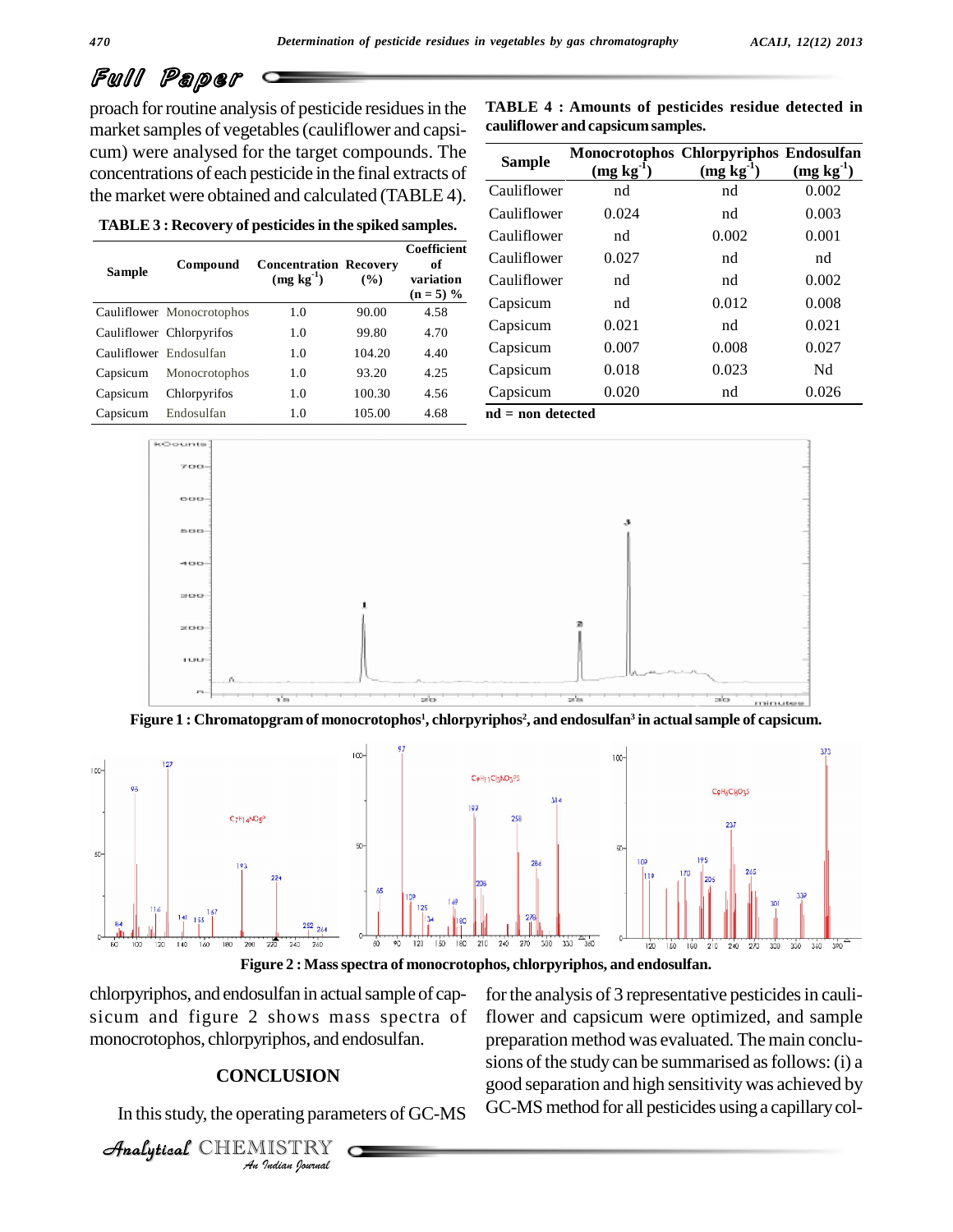umn, (ii) the classical procedure that involves extraction with 1% acetic acid in acetonitrile cleanup with PSA and magnesium sulphate, showed an efficient removal of interferences, providing a simple, rapid and reliable analysis of pesticides in all matrices; (iii) for most of the  $[9]$ pesticides assayed the performance characteristics obtained within validation studywere acceptable, within the quality control requirements. Applying this method, analysis time is shorter compared to other methods. Thus, high sample throughput can, therefore, be achieved, which is useful in pesticide monitoring programs with a large number of samples to analyse.

#### **REFERENCES**

- **[1]** N.G.K.Karanth; Challenges of limiting pesticide residues in fresh, Vegetables: The Indian Experience, Food Safety Management in DevelopingCountries. Proceedings of The International Workshop, CIRAD-FAO, Montpellier, France, 11-13, Decem ber **(2000)**.
- **[2]** Elosa D.Caldas, Maria Hosana Conceicao, Maria Clara C.Miranda, Luiz Cesar K.R.de Souza, Joaq; Determination of dithiocarbamate fungicide resi due in food by spectrophotometric method using a vertical disulfide reaction system, J.Agric.Food Chem., **49(10)**, 4521-4525 **(2001)**.
- **[3]** O.Bhargavi, K.Kiran, K.Suvardhan, D.Rekha, K.Janardhanam, P.Chiranjeevi; A sensitive deter mination of carbofuran by spectrophotometer using 4, 4-azo-bis-3, 3'5,5'-tetra bromoaniline in various environmental samples, E-Journal of Chemistry, **3(11)**, 68-77 **(2006)**.
- **[4]** E.K.Janghel, J.K.Rai, M.K.Rai, V.K.Gupta; New sensitive spectrophtometric determination of cypermethrin insecticide in environmental and biological samples, J.Braz.Chem.Soc, **18(3)**, **(2007)**.
- **[5]** H.S.Rathore, T.Begum; Thin-layer chromato graphic behaviour of carbamate pesticides and related compound, J.Chromatogr., **643**, 321-329 **(1993)**.
- **[6]** V.B.Patil, M.S.Shingare; Thin-layer chromato graphic detection of carbaryl using phenylhydra zine hydrochloride, J.Chromatogr., **653**, 181-183 **(1993)**.
- **[7]** V.B.Patil, M.S.Shingare; Thin-layer chromato graphic spray reagent for the screening of biologi cal material for the presence of carbaryl, Analyst, **119**, 415-416 **(1994)**.
- **[8]** S.Islam, A.Nazneen, S.H.Mohammad, N.Nilufar, M.Mohammad, I.R.M.Mohammad; Analysis of some pesticide residues in cauliflower by high performance liquid chromatography. American J.of Environmental Science, **5(3)**, 325-329 **(2009)**.
- **[9]** D.Debayle, G.Dessalces, M.Florence, G.Loustalot; Multiresidue analysis of traces of pesticides and antibioticsin honey by HPLC-MS-MS,Analytical and Bio-analytical Chemistry, **391(3)**, 1011-1020 **(2008)**.
- **[10]** Ceshing Sheu, Hui-Chi Chen; Simultaneous deter mination of macrolide pesticides in fruits and veg etables by Liquid Chromatography,Journal of Food and Drug Analysis*,* **17(3)**, 198-208 **(2009)**.
- **[11]** Beena Kumari; Effect of household processing on reduction of pesticide residues in vegetables, ARPN Journal of Agricultural and Biological Science, 3(4), 6-51 **(2008)**.
- **[12]** F.Jose, H.Pilar, M.M.Carmen, M.Marta, F.Pilar; Multiresidue method for analysis of pesticides in pepper and tomato by gas chromatography with nitrogen-phosphorous detection, Food Chemistry, **105(2)**, 711-719 **(2007)**.
- [13] Ash Lal, Guanhaut Tan, Meeken Chai; Multiresidue analysis of pesticidesin fruits and vegetables using solid-phase extraction and gas chromatographic method, Analytical Science, **24(2)**, 231 **(2008)**.
- **[14]** P.C.Abhilash, V.Singh, N.Singh; Simplified deter mination of combined residues of lindane and HCH isomers in vegetables, fruits, wheat, pulses and medicinal plants by matrix solid-phase dispersion (MSPD) followed by GC-ECD, Food Chemistry, **113(1)**, 267-271 **(2009)**.
- **[15]** SubhashChandra,Anil N.Mahindrakar,L.P. Shinde; Determination of cypermethrin and chlorpyrifos in vegetables by GC-ECD, International Journal of ChemTech Research, **2(2)**, 908-911 **(2010)**.
- **[16]** L.P.Shinde, D.G.Kolhatkar, M.M.V.Baig, Subhash Chandra; Study of cypermethrin residue in okra leaves and fruits assessed by GC, IJRPC, **2(2)**, 273-276 **(2012)**.
- phy mass spectrometry, Food Chemistry, **110(1)**,<br>207-213 (2008) **[17]** D.N.Thanh, E.Y.Ji, M.L.Dae, H.L.Gae; A multiresidue method for the determination of 107 pesticides in cabbage and radish using QuEChERS Sample preparation method and gas chromatogra- 207-213 **(2008)**.
- *Indian*<br>*Indian Indian*<br>*Indian ISTRY*<br>*Indian bouvual* **[18]** T.Satoshi, O.Masahiro, O.You, K.Yoko, K.Sachiko, M.Hiroshi, S.Tatsuo, T.Yukio; A rapid and easy multiresidue method for the determination ofo pes-

**Analytical** CHEMISTRY